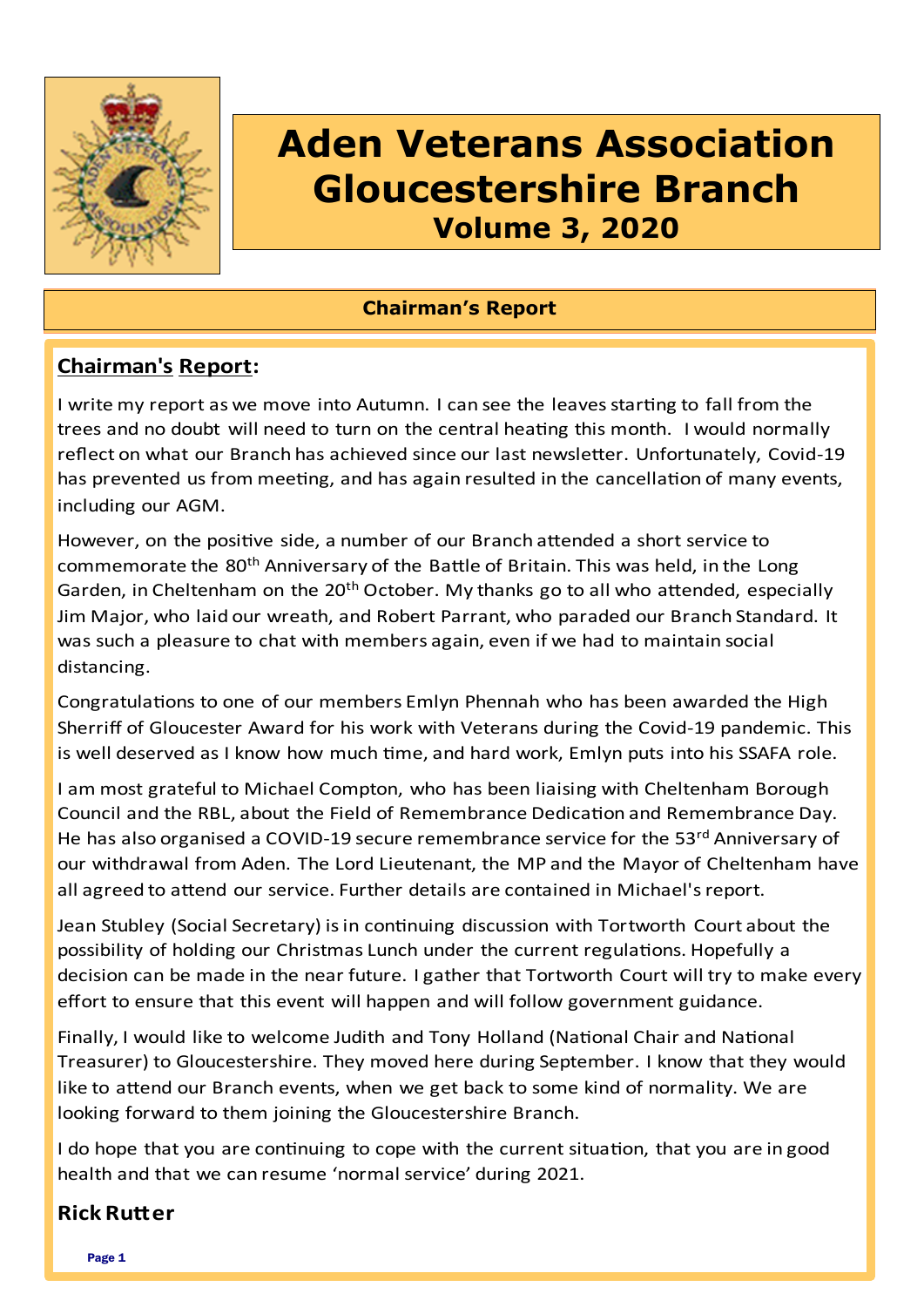#### **Secretary's Report**

This report is a combination of the statement for the last year up to July 2020 as well as notes on the current situation and our immediate future plans. For obvious reasons, the yearly report will be a short one. There are four people I would like to thank for their special contribution to the Branch activities – step forward Jean Stubley who must be congratulated for her initiative set up a combined Xmas lunch involving veterans from other organisations. I believe that this is the future; as an independent group on its own, our influence will dwindle, so we must evolve as a collective veteran's group if we are to keep our position as a respected influence over the younger generations. I would also like to thank Chris Blick, and Emlyn Phennah for contributions to the newsletter and Ray Bunnage for his work in the website. Currently we have 28 active members in the Branch and about 30 members who are on my mailing list who still wish to maintain contact.

Once again the pendulum of fortune seems to be going against us as the figures for the last few weeks show that we are still vulnerable to Covid-19. Having been in the services you will know what it is to follow the rules, and for those of us previously designated in the shielding category, this has become more important. But for those who have experienced the nervousness caused by an unseen threat, being on your guard should be second nature. Some of us trained using masks and some of us had the doubtful pleasure of donning NBC kit and then we were expected to work in it! So, although the current requirements are not so stringent, the fact that they are continuous is still very wearisome. I have missed the monthly get-togethers most, and look forward to the day when they can be reinstated.

Since the last newsletter we have had to cancel the AGM, and then, after arranging with the Carlton Club that we could have a socially distanced AGM in October, that had to be cancelled as well. One high point though – we were invited to attend the Battle of Britain Parade and Sunday Service at the Cheltenham Cenotaph. Although we had to follow the plan laid out by RBL, it was good to meet, albeit for such short time. Having seen how the Cheltenham Borough Council and RBL organised the event, we have asked for permission and it has been granted by the CBC Executive Committee, that we may hold the anniversary parade and service on Sunday 29<sup>th</sup> November with a few modifications. Both the Lord Lieutenant of Gloucestershire, Edward Gillespie, and the Cheltenham MP, Alex Chalk, have agreed to attend. Despite the fact that we will not be able to socialise before and after the event, we would appreciate your attendance. Keeping socially distanced outside the CBC building will be the rule. We are already hoping for good weather, because there cannot be any service inside the CBC. In the event of bad weather - (yes you guessed it)– it will have to be cancelled. Still it will be chance to "show the colours" again. Detailed instructions will be sent those who let me know beforehand of their attendance. Finally, I have just had an invitation for our standard to be in attendance on Remembrance Sunday at Cheltenham. So if you are not attending your local services you will be welcome – socially distanced of course.

Having cancelled both attempts to hold the AGM, your Committee, has decided to give you the chance to have your say as we would expect, during the normal non-Covd-19 affected AGM. So I am enclosing the "virtual" agenda together with the various reports from your Committee. In accordance with rules of the Association, I am obliged to stand down after 3 years "in post".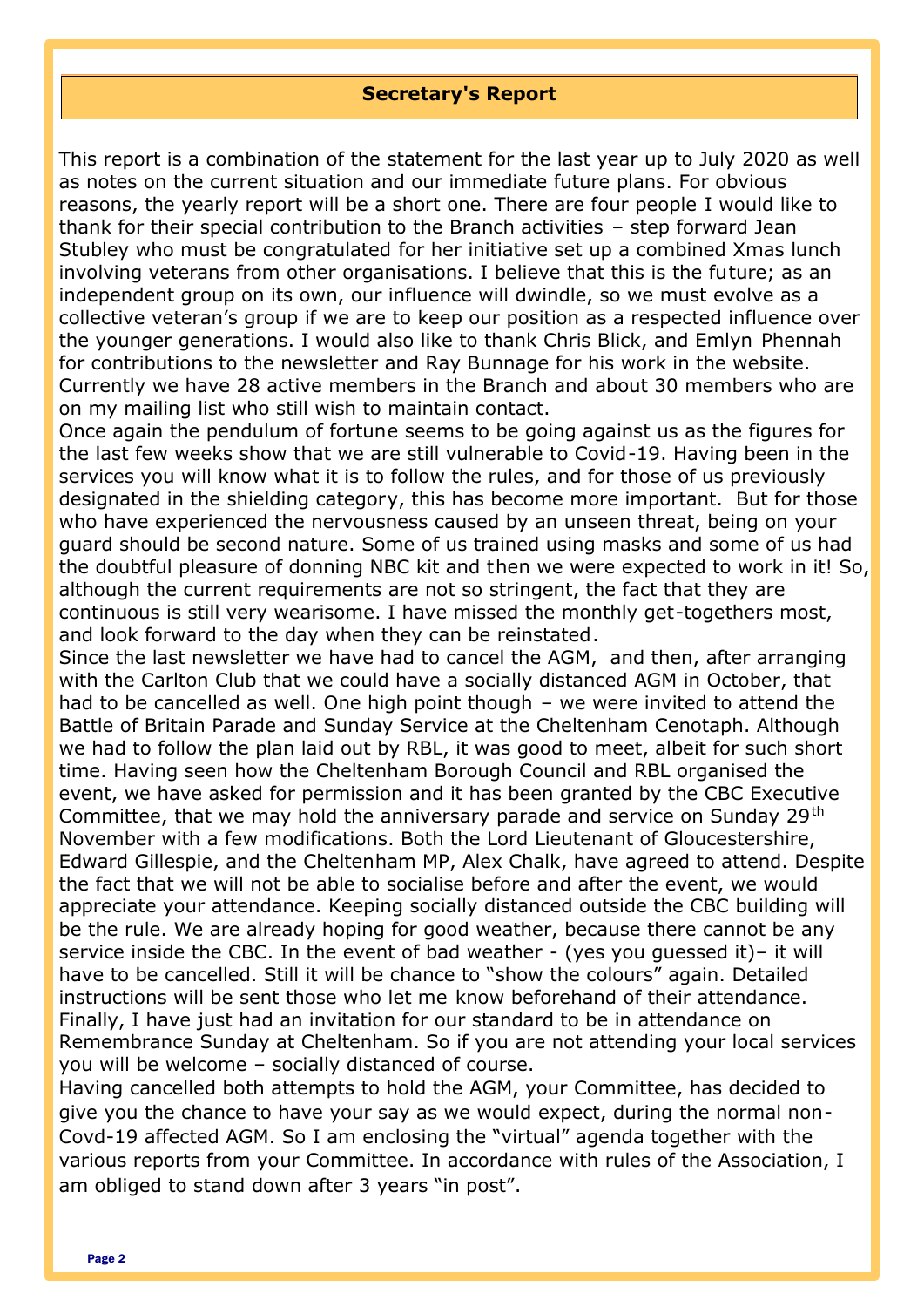Therefore, with the agenda you are requested to consider whether you would like to propose a member to join the Committee and take on the post of honorary secretary. The proposal will need to be seconded as well and sent to me by any means (e-mail or snail mail) by 30th November 2020

# **STOP PRESS**

#### **ANNIVERSARY 29TH NOVEMBER LATEST**

#### **INSTRUCTIONS**

Although many of the local events have been cancelled, I am pleased to say that the event at Cheltenham will go ahead, but in a truncated form. Here is a copy of the official instruction from on high:

*Exception 14: Remembrance Sunday and Armistice Day (18)Exception 14 is that— (a)the gathering takes place— (i)outdoors in a place which is not a private dwelling to commemorate Remembrance Sunday, or (ii)in Westminster Abbey on 11th November 2020 to commemorate Armistice Day and the centenary of the burial of the Unknown Soldier;(b)the persons attending the gathering are limited to—(i)persons there as part of their work, (ii)persons providing voluntary services in connection with the event, (iii)members of the armed forces, (iv)veterans of the armed forces or their representatives or carers, and16(v)spectators who participate in the gathering alone or only with members of their household, linked household or their linked childcare household, and (c)the gathering organiser or manager takes the required precautions in relation to the gathering (see regulation 14).*

The changes to the normal format are:

1. There will be only one standard – in this case this will be the RBL standard. I have therefore asked Robert Parrant to stand down.

2. The only official person from our Branch who will take part is Jim Major our wreath layer.

3. I have spoken to Gary Angove of Cheltenham Borough Council, and he has stated the policy for the day is that although attendance by personnel other than the select few is to be discouraged for safety reasons, attendance by others cannot be legally prevented unless they are infringing distancing rules.

4. Any event on  $29<sup>th</sup>$  November is still subject to consideration by CBC – To be advised So, if you feel like me and I am sure many others, that you wish pay your customary respects on this important day, then will not be prevented from doing so you must comply with the distancing rules at all times. **Furthermore, you are warned that, any action you take will be entirely at your own risk.** For those of you who may wish to remain at home, there will be live-streaming and television. Whatever you decide I hope you will feel that you have paid your respects in the most appropriate way.

Kind Regards to you all and keep safe.

#### **Michael Compton**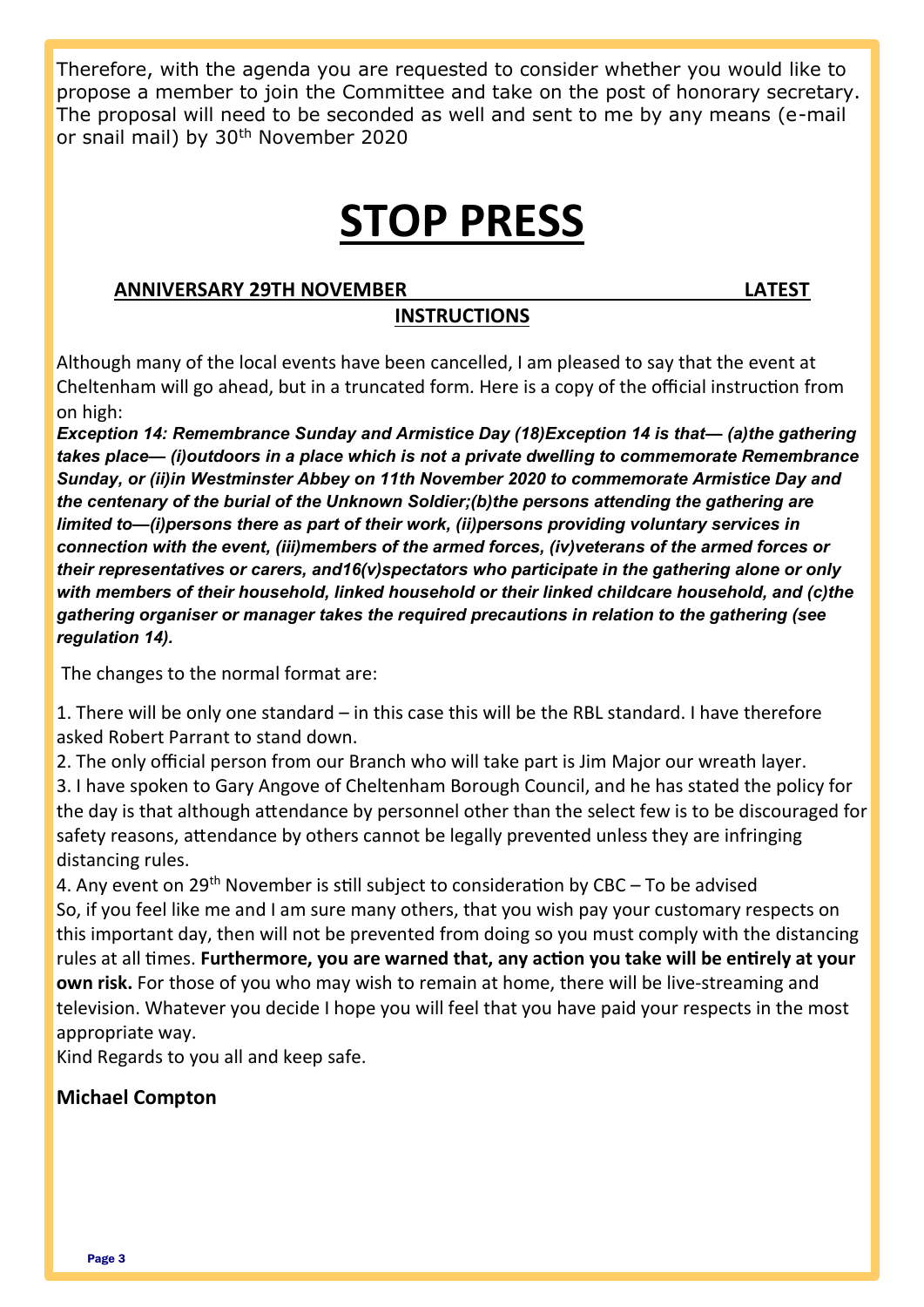#### **Treasurer's Report**

I find it hard to believe that it is 12 months since we last had a formal Branch Meeting.

At that last meeting, I outlined to Branch Members a forecast future where our income was diminishing, and where costs continued to rise. We would need to keep a careful eye on expenditure to ensure that we could continue the very successful formula that has made our Branch a beacon within the National Association. Then, we did not anticipate a snap general election, which served to curtail our 52<sup>nd</sup> Anniversary event, as the Cheltenham Civic Offices were required by the Returning Officer and not available for us to foregather. And of course, no-one saw the Covid-19 pandemic coming, which has turned the world upside down for all of us, especially those with health issues, and where many are struggling to cope with a new order the like of which we have never seen before.

Our Branch finances have therefore been at much of a standstill throughout 2020. For information of Branch Members, a Statement of Accounts for 2019-20 is appended with my notes, and you will see that we are in fact in a very healthy position with £1,491.97 at Lloyds Bank, Stroud. At the time of writing, there has been only one transaction in the current financial year, that being a donation from the widow of a former Member.

Along with all the other Branch Officers, I look forward to the day when we can meet again, either at the Carlton Club, Stroud, or at our popular First Wednesday lunches.

#### **ADEN VETERANS ASSOCIATION GLOUCESTERSHIRE BRANCH STATEMENT OF ACCOUNTS 1st APRIL 2019 TO 31st MARCH 2020**

| Bank Balance Brought Forward                                 | 1347.41   |
|--------------------------------------------------------------|-----------|
| <b>Branch Raffles</b>                                        | $+532.00$ |
| Donations from Branch Members                                | $+250.65$ |
| Merchandise<br><b>Sales to Branch Members</b>                | $+61.35$  |
| Proceeds of Wine Auction 8 Jan 2020                          | $+18.00$  |
| Internet Fees                                                | $-136.66$ |
| Postage, Stationery & Printing<br>Mileage Allowance          | $-118.81$ |
| Principally parade of Branch Standard at ceremonial events   | $-118.00$ |
| Purchase of Certificate frame and mounting of Roll of Honour | $-111.80$ |
| Purchase of 5 Wreaths from Royal British Legion              | $-92.50$  |
| Lecture Fee, Mr. P. Barnett, 2 Apr 2019                      | $-55.00$  |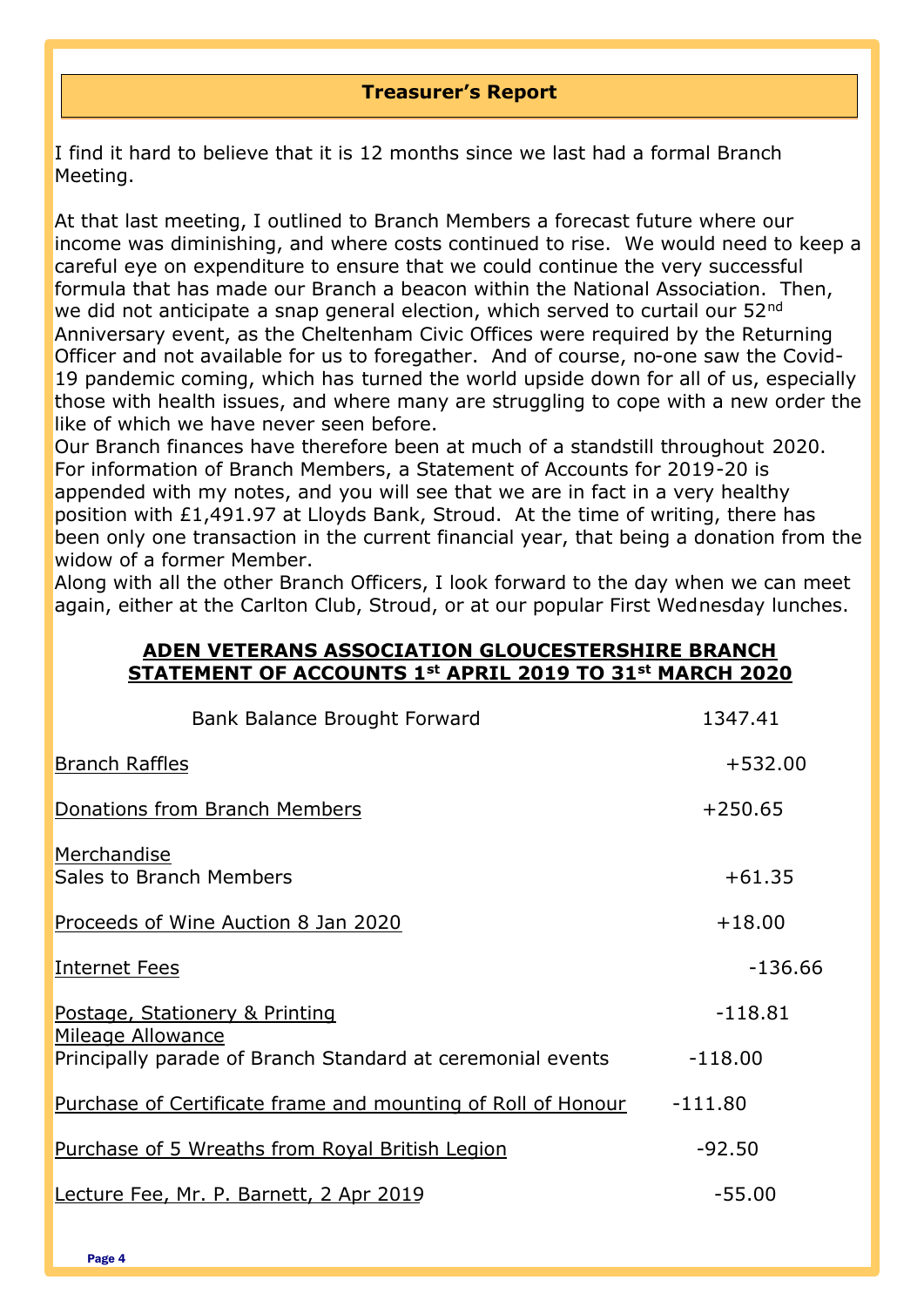#### Christmas Lunch

| Total cost, including purchases of chocolates for the Ladies<br>and boxes for raffle prizes.                | $-2246.72$             |          |
|-------------------------------------------------------------------------------------------------------------|------------------------|----------|
| Receipts from Branch Members                                                                                | $+2197.05$             | $-49.67$ |
| <b>Lunches at Branch Meetings</b><br>Cost from the Stroud Conservative Club<br>Receipts from Branch Members | $-318,00$<br>$+283.00$ | $-35.00$ |
|                                                                                                             |                        | 1491.97  |
| Balance at Lloyds Bank Stroud 31 <sup>st</sup> March 2020                                                   |                        | 1491.97  |
| Total Income:<br>3342.05<br>Total Expenditure: 3197.49<br>Excess of Income over Expenditure +144.56         |                        |          |
| <b>David Gearing</b>                                                                                        |                        |          |

# **Social Secretary's Report**

Hello everyone. It's hard to believe that we are coming up to November, without setting eyes on each other since the beginning of the year. I miss you all!

# **Update on Tortworth Court Christmas Lunch on 2/12/20.**

### **I spoke to Kate at Tortworth and as the present Government Covid-19 rules state all events are closed so, our booking for Xmas Lunch is now Cancelled**

Well we had best put in some positive thinking and plan in some dates for 2021 lunches.

I don't have any venues in mind yet – just hope those we missed out on this year are still open for us to try next year.

Proposed dates are as follows: -

| Wednesday 6 January   | Quarterly meeting |
|-----------------------|-------------------|
| Wednesday 3 February  |                   |
| Wednesday 3 March     |                   |
| Wednesday 7 April     | Quarterly meeting |
| Wednesday 5 May       |                   |
| Wednesday 2 June      |                   |
| Wednesday 7 July      | Quarterly meeting |
| Wednesday 4 August    |                   |
| Wednesday 1 September |                   |
| Page 5                |                   |